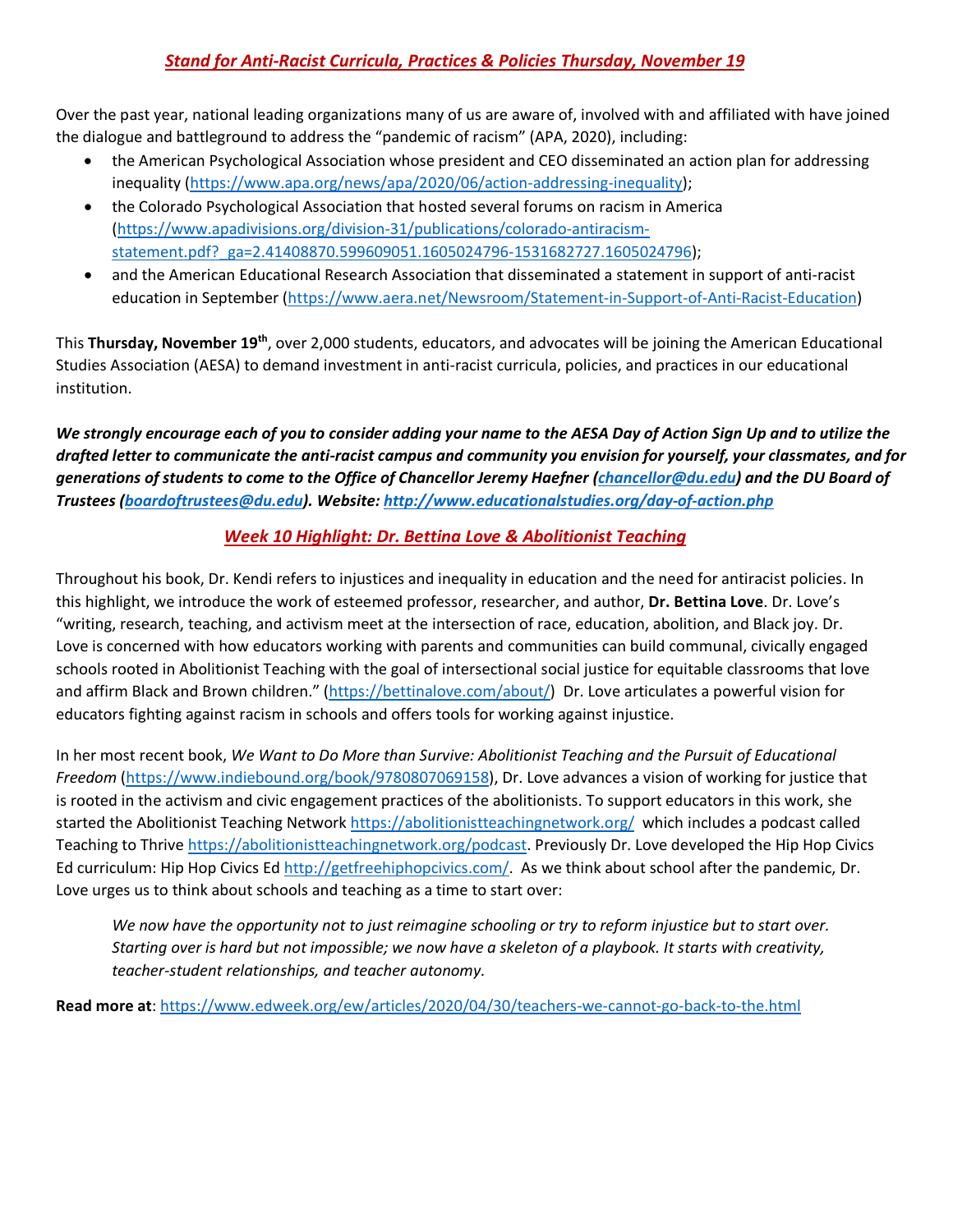## **Introduction from the ABC Curriculum Committee**

#### *Chapter 16*

"Racial history does not repeat harmlessly. Instead, its devastation multiplies when generation after generation repeats the same failed strategies and solutions and ideologies, rather than burying past failures in the caskets of past generations" (p.202). It is important to note that race is a power construct rather than a social construct. As he defines the term of "activist", Kendi is clear in asserting that, "An activist produces power and policy change, not mental change" (p.209). The failure of racism lies in the failed strategies and ideologies, in the uplift suasion and inability to see that tools for success exist within oneself.

### *Chapter 17*

In Chapter 17, Dr. Kendi describes a successful antiracist future, with antiracist power and policies in place, and equity among all racial groups. In his ideal future, it would be the racist ideals that would be marginalized. This future, he understands, is one we must fight for and create through intentional antiracist work. "Policymakers and policies make societies and institutions, not the other way around. The United States is a racist nation because it's policymakers and policies have been racist from the beginning" (p. 223). Racism is both covert and overt; antiracism must be overt. Kendi models this intentional work in his own life with a professional endeavor to unveil historical racism and a personal endeavor to uncover his own history of racist ideals. The work begins with us, in us.

| <b>Activity</b>   | <b>Time</b><br>estimate* | <b>Reflection, Dialogue, Action</b>            | <b>Process Suggestions</b>            |
|-------------------|--------------------------|------------------------------------------------|---------------------------------------|
| Self-             | 5-10 minutes*            | Chapter 16. Failure                            | Read and think about these questions  |
| <b>Reflection</b> |                          | Why do you believe people have failed to       | before and after reading the chapter. |
| Prior to ABC      | Prior to                 | create antiracist societies? Consider Gandhi's |                                       |
| meeting           | meeting                  | nonviolent resistance. How do elements of      | Read the chapters before the ABC      |
|                   |                          | his nonviolent resistance overlap with         | meeting.                              |
|                   |                          | effective demonstration?                       |                                       |
|                   |                          |                                                | If you cannot read the chapter(s)     |
|                   |                          | Was there a time you felt shame or guilt for   | before the meeting, come to the ABC   |
|                   |                          | being racist? Why? What does that mean to      | meeting anyway. Participate humbly    |
|                   |                          | you?                                           | knowing that you have not read the    |
|                   |                          |                                                | chapter.                              |
|                   |                          | Chapter 17. Success                            |                                       |
|                   |                          | At the beginning of the chapter (p. 218),      |                                       |
|                   |                          | Kendi asks, "Are we willing to endure the      |                                       |
|                   |                          | grueling fight against racist power and        |                                       |
|                   |                          | policy? Are we willing to transform the        |                                       |
|                   |                          | antiracist power we gather within us to        |                                       |
|                   |                          | antiracist power in our society?" Reflect on   |                                       |
|                   |                          | your vision for the next 3 years and then 5.   |                                       |
|                   |                          | How do you respond to Kendi's questions?       |                                       |
|                   |                          | On p. 226, Kendi list the steps to be an anti- |                                       |
|                   |                          | racist. Think through the first three, your    |                                       |
|                   |                          | understanding of each statement, and your      |                                       |
|                   |                          | own commitments:                               |                                       |
|                   |                          | "I stop using the 'I'm not a racist' or 'I     |                                       |
|                   |                          | can't be a racist defense of denial.           |                                       |

### *Pre-ABC Reflection, Discussion Prompts, Actions & Resources*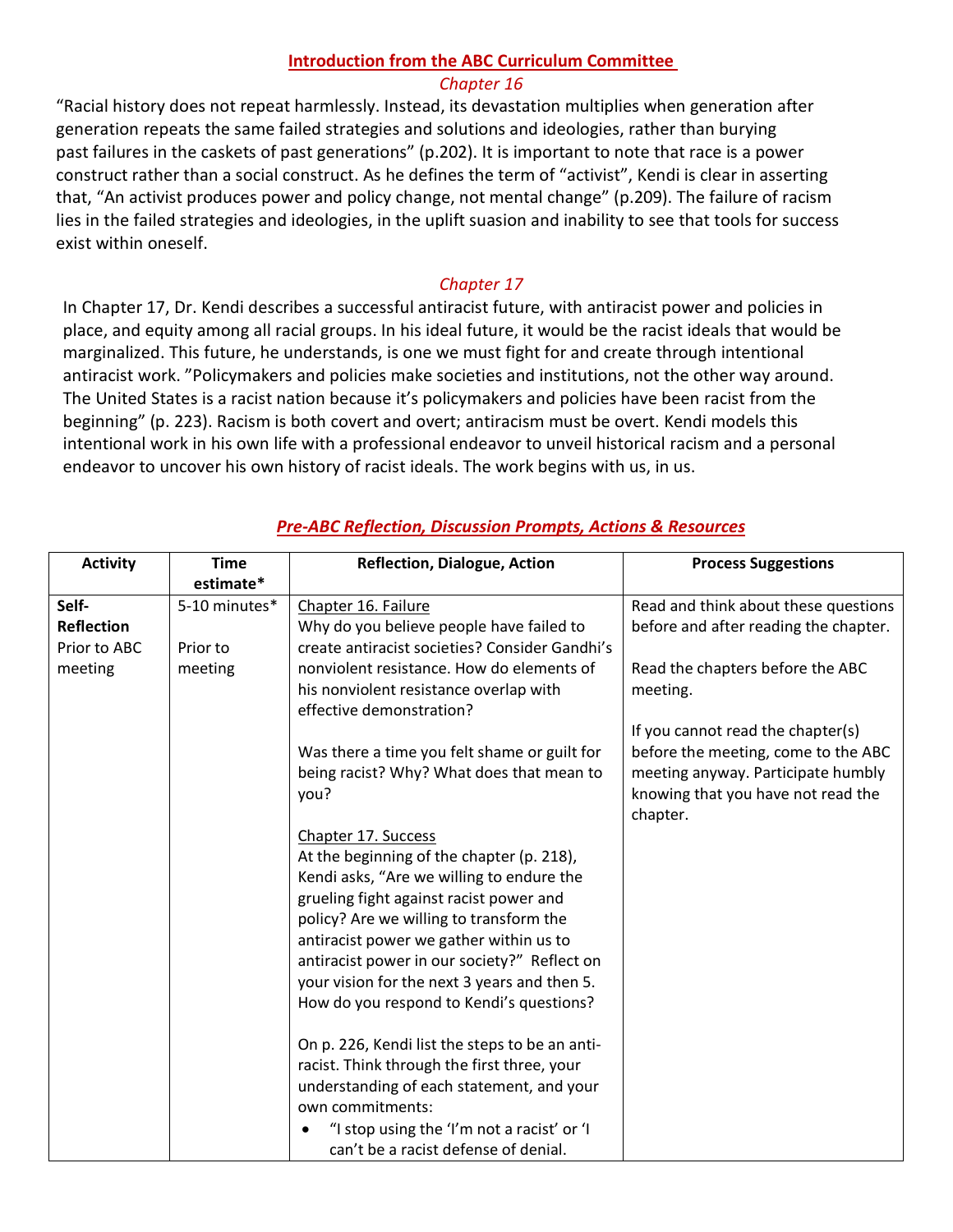| <b>Discussion</b><br><b>ABC</b> meeting | Greeting and<br>Settling in<br>10* minutes | "I admit the definition of racist<br>$\bullet$<br>(someone who is supporting racist<br>policies or expressing antiracist ideas."<br>"I confess the racist policies I support<br>$\bullet$<br>and racist ideas I express."<br>Check in with each other (How are you?)<br>1.<br>Welcome and Agenda<br>2.<br>Review and check on Participation<br>3.<br>Norms (very brief)<br>How is the group doing? Any<br>changes to norms needed?<br>Review chapter to identify a key passage<br>4.<br>or two (to warm-up get back into the<br>chapter after a busy day)<br>Take turns sharing a passage.<br>5. | Arrive early to the meeting so you<br>can catch up<br>Facilitator welcomes everyone and<br>shares the agenda (made at the<br>previous meeting.)<br>Facilitator asks the group to reflect<br>briefly on participation norms. Ideas<br>for how to reflect:<br>$\blacktriangleright$<br>Review individual<br>participation and norms<br>silently. Facilitator asks each<br>individual to reflect on one<br>norm the individual has done<br>well and one they need to<br>work on. End.<br>Review group process while<br>➤<br>silently reflecting on norms.<br>Facilitator asks for feedback:<br>What is one norm we are<br>doing well? One we need to<br>improve on?<br>Review norms by reading<br>them aloud followed by<br>individual reflection or by<br>group discussion: On which<br>one norm should we focus<br>today?<br>⋗<br>Review norms. Facilitator |
|-----------------------------------------|--------------------------------------------|--------------------------------------------------------------------------------------------------------------------------------------------------------------------------------------------------------------------------------------------------------------------------------------------------------------------------------------------------------------------------------------------------------------------------------------------------------------------------------------------------------------------------------------------------------------------------------------------------|------------------------------------------------------------------------------------------------------------------------------------------------------------------------------------------------------------------------------------------------------------------------------------------------------------------------------------------------------------------------------------------------------------------------------------------------------------------------------------------------------------------------------------------------------------------------------------------------------------------------------------------------------------------------------------------------------------------------------------------------------------------------------------------------------------------------------------------------------------|
|                                         |                                            |                                                                                                                                                                                                                                                                                                                                                                                                                                                                                                                                                                                                  | asks: How are the norms<br>working? What do we need<br>to change, if anything?                                                                                                                                                                                                                                                                                                                                                                                                                                                                                                                                                                                                                                                                                                                                                                             |
|                                         | Discussion                                 | Chapter 16. Failure                                                                                                                                                                                                                                                                                                                                                                                                                                                                                                                                                                              | Everyone has a voice. Ideas for                                                                                                                                                                                                                                                                                                                                                                                                                                                                                                                                                                                                                                                                                                                                                                                                                            |
|                                         | 50 minutes*                                | How was the Abolitionist movement racist in<br>its "parental care" of free Black individuals?<br>What is the harm in using the terms<br>"protest" and "demonstration"<br>interchangeably? Discuss Kendi's quote from<br>p. 214, "The failure doctrine begats racism."<br>Chapter 17. Success                                                                                                                                                                                                                                                                                                     | making sure all voices are heard:<br>1. Each person chooses a passage.<br>The discussion begins with each<br>person sharing the passage and<br>why.<br>Round robin, each person talks<br>2.<br>building on previous speaker-in<br>order, around the room.                                                                                                                                                                                                                                                                                                                                                                                                                                                                                                                                                                                                  |
|                                         |                                            | Build from your individual reflections by<br>discussing as a group each of the following<br>steps (p. 226) and what you might do in your<br>own spaces;<br>"I accept their source"                                                                                                                                                                                                                                                                                                                                                                                                               | 3. Each one asks one. After making<br>a comment, the speaker calls on<br>the next person to comment.<br>Pairs. First pairs share their<br>4.<br>thinking in response to the                                                                                                                                                                                                                                                                                                                                                                                                                                                                                                                                                                                                                                                                                |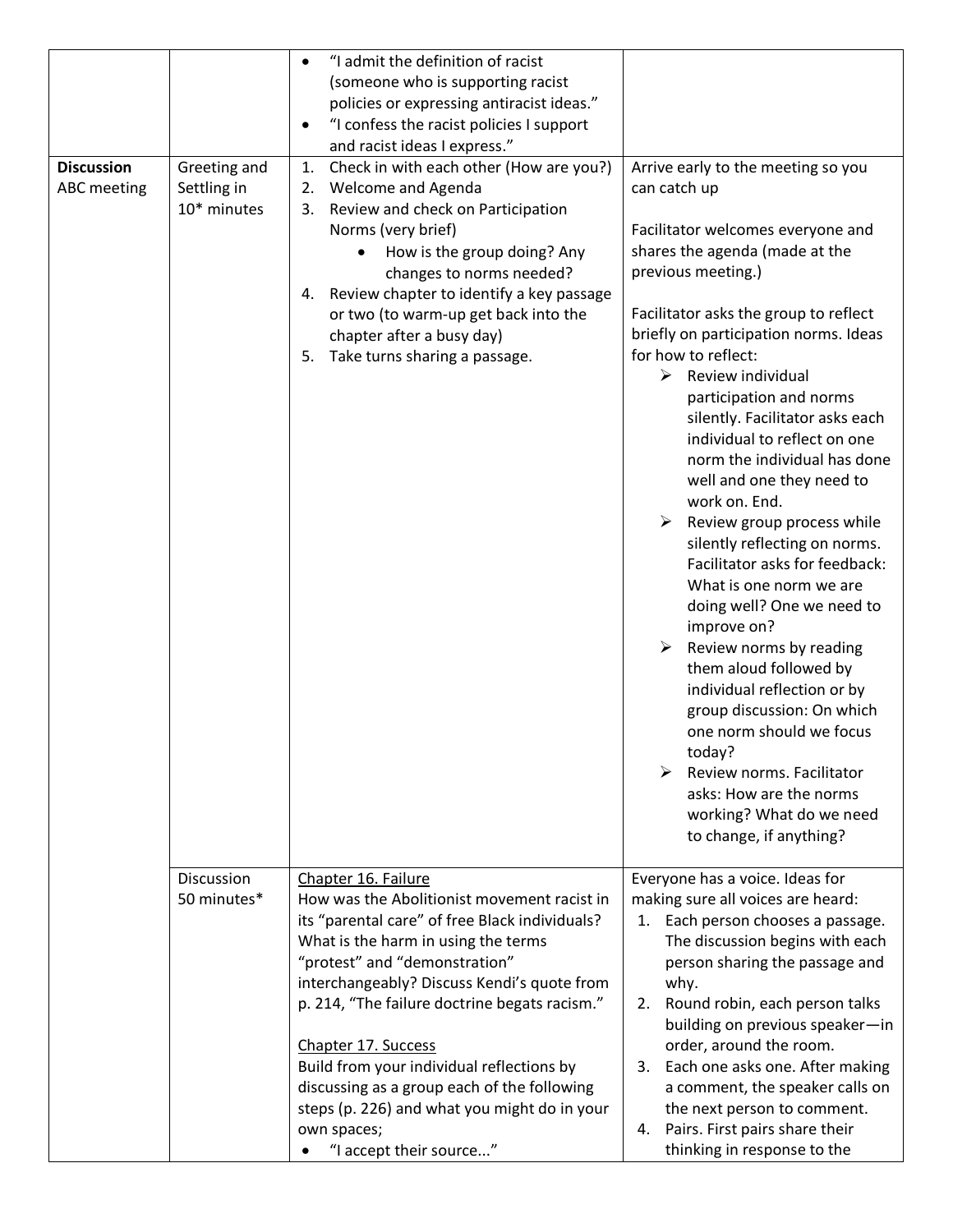|                   | Reflection and                  | "I acknowledge the definition of<br>$\bullet$<br>antiracist"<br>"I struggle for antiracist power and<br>$\bullet$<br>policy in my spaces."<br>"I struggle to remain at the antiracist<br>$\bullet$<br>intersection where racism is mixed with<br>other bigotries."<br>"I struggle to think with antiracist ideas."<br>$\bullet$<br>How did Caridad affect Kendi's commitment<br>and thinking? What implications might this<br>have for you?<br>Reflect individually: Based on the discussion,                                                                                                                                                                                                                                                                                                                                                                                   | question. Then each person<br>responds.<br>Return to the chapter/text frequently<br>during the discussion. Remember one<br>purpose is to understand the<br>chapter/book/ideas.<br>Facilitator keeps track of<br>participation and asks questions to<br>ensure that all participants get a<br>chance to talk. In addition, active<br>participants ask questions of their<br>colleagues. |
|-------------------|---------------------------------|---------------------------------------------------------------------------------------------------------------------------------------------------------------------------------------------------------------------------------------------------------------------------------------------------------------------------------------------------------------------------------------------------------------------------------------------------------------------------------------------------------------------------------------------------------------------------------------------------------------------------------------------------------------------------------------------------------------------------------------------------------------------------------------------------------------------------------------------------------------------------------|----------------------------------------------------------------------------------------------------------------------------------------------------------------------------------------------------------------------------------------------------------------------------------------------------------------------------------------------------------------------------------------|
|                   | Action<br>5 minutes*            | what personal action will I take this week?                                                                                                                                                                                                                                                                                                                                                                                                                                                                                                                                                                                                                                                                                                                                                                                                                                     |                                                                                                                                                                                                                                                                                                                                                                                        |
|                   | <b>Next Steps</b><br>5 minutes* | Plan for the next book club meeting.<br>What chapters are next?<br>What actions have we committed to for<br>$\bullet$<br>next week's meeting? Restate the plan.                                                                                                                                                                                                                                                                                                                                                                                                                                                                                                                                                                                                                                                                                                                 | Facilitator takes notes and<br>reads/restates the plan for the next<br>meeting after the discussion. "We<br>have agreed to"                                                                                                                                                                                                                                                            |
|                   | Closing<br>5 minutes*           | Thank each other and say good-bye!                                                                                                                                                                                                                                                                                                                                                                                                                                                                                                                                                                                                                                                                                                                                                                                                                                              |                                                                                                                                                                                                                                                                                                                                                                                        |
| <b>Action</b>     | Will vary**                     | Chapter 16. Failure<br>What are you inspired to demonstrate for or<br>against? Create a recipe for an effective<br>demonstration. Consider what key elements<br>must be present, keeping in mind Gandhi's<br>nonviolent resistance. Make a list of the tools<br>for success we have readily available to<br>dismantle systemic racism today.<br>Chapter 17. Success<br>With your book group, make a list of<br>antiracist actions you can take to support<br>antiracist policies. Where will you<br>concentrate your effort? Why? How will you<br>address racism and support antiracism in<br>your everyday life? Are there specific policy<br>areas you want to target? Looking back on<br>Kendi's telling of his own story, what have<br>you learned about how you can support each<br>other and others committed to addressing<br>racism and supporting antiracist policies? | Never underestimate the power and<br>importance of everyday actions you<br>yourself can take.                                                                                                                                                                                                                                                                                          |
| <b>Learn More</b> | Will vary**                     | Who determines when a movement or an<br>effort is a failure? Newsweek's 2018 article<br>"Most Americans Didn't Approve of Martin<br>Luther King Jr. Before His Death, Polls Show"<br>might be a starting place for a conversation:<br>https://www.newsweek.com/martin-luther-<br>king-jr-was-not-always-popular-back-day-<br>780387                                                                                                                                                                                                                                                                                                                                                                                                                                                                                                                                             |                                                                                                                                                                                                                                                                                                                                                                                        |